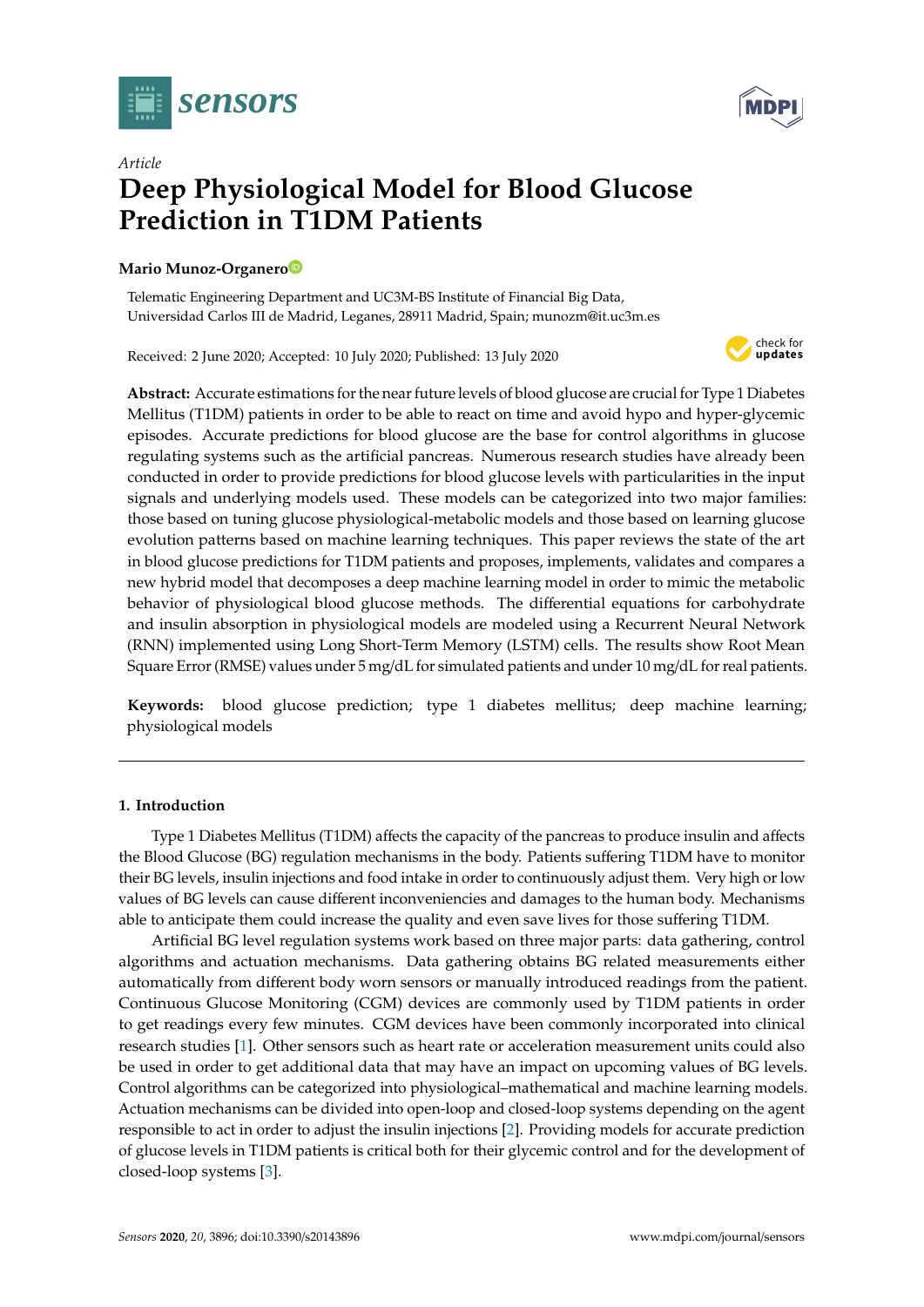This paper focuses on the use of the most common data sources/signals used in previous research studies for BG level estimation over prediction horizons of 30 to 60 min; including current and past BG measurements from CGM devices, fast and slow acting insulin injections and food intake. A horizon of 30 to 60 min of accurate predictions will allow the patient to modify insulin or meal intakes with enough time for the insulin and carbohydrate absorption in order to prevent adverse glycemic events. Based on this input information, a new physiological inspired model implemented using deep learning components which are trainable and adjustable to each particular user is developed and validated. The proposal outperforms previous models which use generic machine learning models in order to learn patterns from BG signals. The proposed model is trained and validated both on simulated data using the AIDA diabetes software simulation program [\[4](#page-14-3)[,5\]](#page-14-4) and with real patient data from the D1NAMO open dataset [\[6\]](#page-14-5).

The paper is organized into the following sections. Section [1,](#page-0-0) this section introduces the objectives of the study. Section [2](#page-1-0) summarizes the previous results from related studies and justifies the gap that the current paper covers. The proposed physiologically inspired machine learning model is described in Section [3.](#page-3-0) Section [4](#page-5-0) is dedicated to describing the datasets used in order to validate the results. Section [5](#page-5-1) captures the major results when applying the proposed model to both simulated and real data. Finally, Section [6](#page-13-0) draws some conclusions and presents the future work.

# <span id="page-1-0"></span>**2. Related Work**

Machine learning techniques and methods have been widely used in order to predict and diagnose diabetes, predict health complications caused by the evolution of certain diabetes related symptoms, assess the genetic background and the environmental factors and even to provide support for health care management [\[7\]](#page-14-6). Zou et al. [\[8\]](#page-14-7) used several classification methods based on decision trees, Random Forest and Neural Networks in order to classify participants into diabetic or healthy individuals showing accuracies of around 0.8 for two different datasets. Ashiquzzaman et al. [\[9\]](#page-14-8) were able to improve the classification accuracy to 0.88 by adding dropout layers to the machine learning model. The authors in [\[10\]](#page-14-9) provided a systematic updated review of the state of the art in machine learning for diabetes care in four main areas: automated retinal screening, clinical decision support, predictive population risk stratification, and patient self-management tools.

For T1DM diagnosed patients, the use of Continuous Glucose Monitoring (CGM) devices in combination with machine learning techniques has been widely used for predicting near future glycemic events. The research study in [\[11\]](#page-14-10) used a Deep Believe Network (DBN) model and Electrocardiogram (ECG) signal to detect the natural occurrence of nocturnal hypoglycemia, using 15 children with T1DM who were monitored for 10 h overnight at the Princess Margaret Hospital for Children in Perth, Western Australia. Bertachi et al. [\[12\]](#page-14-11) also investigated the feasibility of a machine-learning-based prediction model to anticipate Nocturnal Hypoglycemia (NH) in T1DM patients, using Continuous Glucose Monitoring (CGM) devices and physical activity trackers under free-living conditions at home. By using supervised machine learning algorithms, individualized prediction models were generated using a Multilayer Perceptron (MLP) and a Support Vector Machine (SVM), showing that more than 70% of the NH may be avoided using the proposed methodology.

Machine learning techniques have also been applied to estimate upcoming values of BG levels. Accurate estimations for prediction horizons of 30 to 60 min will allow a T1DM patient to take appropriate actions in advance in order to avoid hypo and hyperglycemic episodes that will have a negative impact on the patient's health. Accurate predictions are also the basis for the implementation of the artificial pancreas that makes the life for T1DM patients easier and more convenient. Pappada et al. [\[13\]](#page-15-0) used a Neural Network-based model to predict blood glucose levels. The model incorporated food intake, insulin and exercise data, which was manually recorded in order to increase the precision of the BG level estimation. The algorithm worked well for predicting hyperglycemic episodes (with accuracies around 0.95 for a 60 min prediction horizon), but failed to predict hypoglycemic episodes. The authors in [\[14\]](#page-15-1) described a model for blood glucose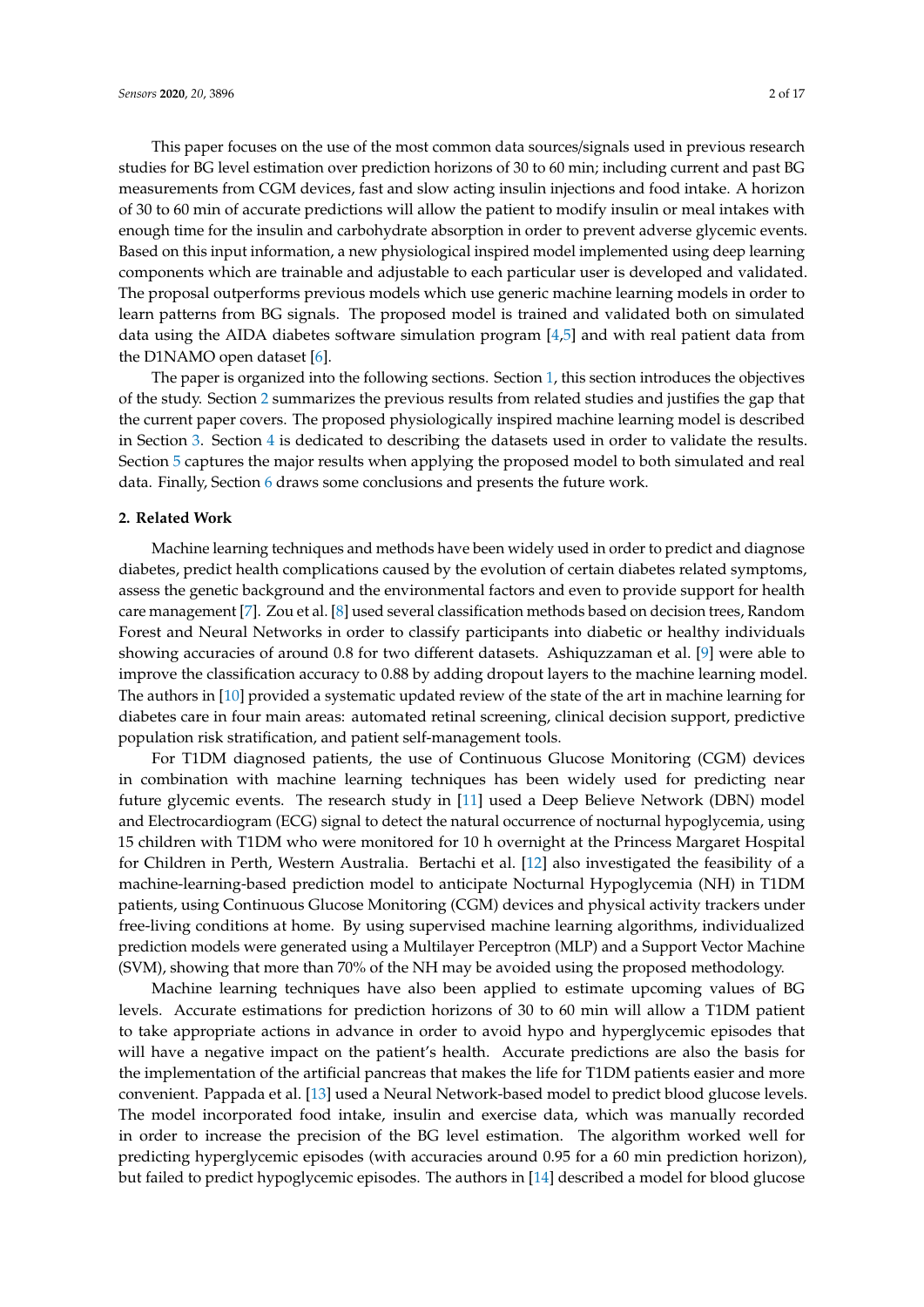estimation/prediction that uses a Kalman filter in order to estimate hidden values in the model and implements a Support Vector Regression (SVR) algorithm to estimate future values based on current and past levels of carbohydrates, insulin and BG levels. The results are comparable to those manually predicted by a doctor. The authors in [\[15\]](#page-15-2) also used an SVR model that, based only on Continuous Glucose Monitoring (CGM) data, tries to predict blood glucose levels independently of other factors, improving the results from other similar previous studies by adding Differential Evolution (DE) algorithms over data from 12 patients using CGM devices. The obtained average of the Root Mean Square Error (RMSE) was 10.78 and 12.95 mg/dL for Prediction Horizons (PHs), respectively, equal to 30 and 60 min. Ali et al. [\[16\]](#page-15-3) proposed an improved method based on Artificial Neural Networks (ANNs) for the blood glucose level prediction of Type 1 Diabetes (T1D) using only CGM data as inputs validated on real CGM data of 13 patients, achieving RMSE values of 7.45 mg/dL and 9.03 mg/dL for Prediction Horizons (PHs), respectively, for 30 min and 60 minutes. The authors in [\[17\]](#page-15-4) proposed a meta-learning approach based on the idea of using regularized learning algorithms in predicting blood glucose. Meta-learning approaches are designed to be portable from patient to patient while outperforming other algorithms in terms of clinical accuracy. This feature opens the way for using them in diabetes smartphone applications.

In order to improve the results for BG level estimation, several deep learning-based models have been proposed based on CGM signals, complemented sometimes with other wearable sensor data and manual recordings. The study in [\[18\]](#page-15-5) investigated methods for deep multi-output blood glucose forecasting showing that the results using deep learning methods outperformed previous shallow learning alternatives. Mhaskar et al. [\[19\]](#page-15-6) also proposed a deep learning approach to BG level estimation based on the previous BG levels but using a pre-clustering mechanism to train specific models for hypo, eu and hyperglycemic segments. The authors also demonstrated that deep learning methods can outperform shallow networks. The research study in [\[20\]](#page-15-7) also presented an approach for predicting blood glucose levels for diabetics up to one hour into the future based on deep learning methods. The authors used a Recurrent Neural Network (RNN) based on Long Short-Term Memory (LSTM) cells trained in an end-to-end fashion, requiring nothing but the glucose level history for the patient. The method was validated using "The Ohio T1DM Dataset for Blood Glucose Level Prediction" [\[21\]](#page-15-8), achieving RMSE values of 20.1 mg/dL for a 30 min prediction horizon and 33.2 mg/dL for a 60 min prediction horizon. Sun et al. [\[22\]](#page-15-9) also used an LSTM model based on the BG signal to predict upcoming values for BG levels and compared results with Auto-Regressive Integrated Moving Average (ARIMA) and SVR models. The results outperformed previous methods, achieving RMSE values of 21.7 mg/dL and 36.9 mg/dL for prediction horizons of 30 and 60 min, respectively. A similar study using an LSTM RNN to predict upcoming values for BG levels can be found in [\[23\]](#page-15-10). The mean value of the RMSE of the model was 12.38 mg/dL based on data from 10 children and only used previous BG levels to estimate upcoming values. The authors in [\[24\]](#page-15-11) tried to learn the chaotic properties in the glucose signal obtained from CGM systems using a model based on Echo State Network's (ESNs) and achieved RMSE values of 13.57 mg/dL for a 30 min prediction horizon when implementing subject specific variants to the model. The authors in [\[25\]](#page-15-12) proposed an approach based on Recurrent Neural Network's (RNNs) trained in an end-to-end fashion, using the blood glucose signal, and were able to provide an estimate of the certainty in the predictions by training the recurrent neural network to parameterize a univariate Gaussian distribution over the output.

Although the main information for BG level predictions used in previous research studies is based on the current and recent past values from the CGM device measurements, adding data from other sources and wearable sensors that measure variables affecting the metabolic process could lead to optimized results [\[26\]](#page-15-13). The authors in [\[26\]](#page-15-13) carried out a literature review regarding modeling options and strategies of machine learning focusing on the prediction of BG dynamics in type 1 diabetes. The authors recognized that due to the complexity of BG dynamics, it remains difficult to achieve a universal model that produces an accurate prediction in every circumstance (i.e., hypo/eu/hyperglycemia events) and that models adding information about food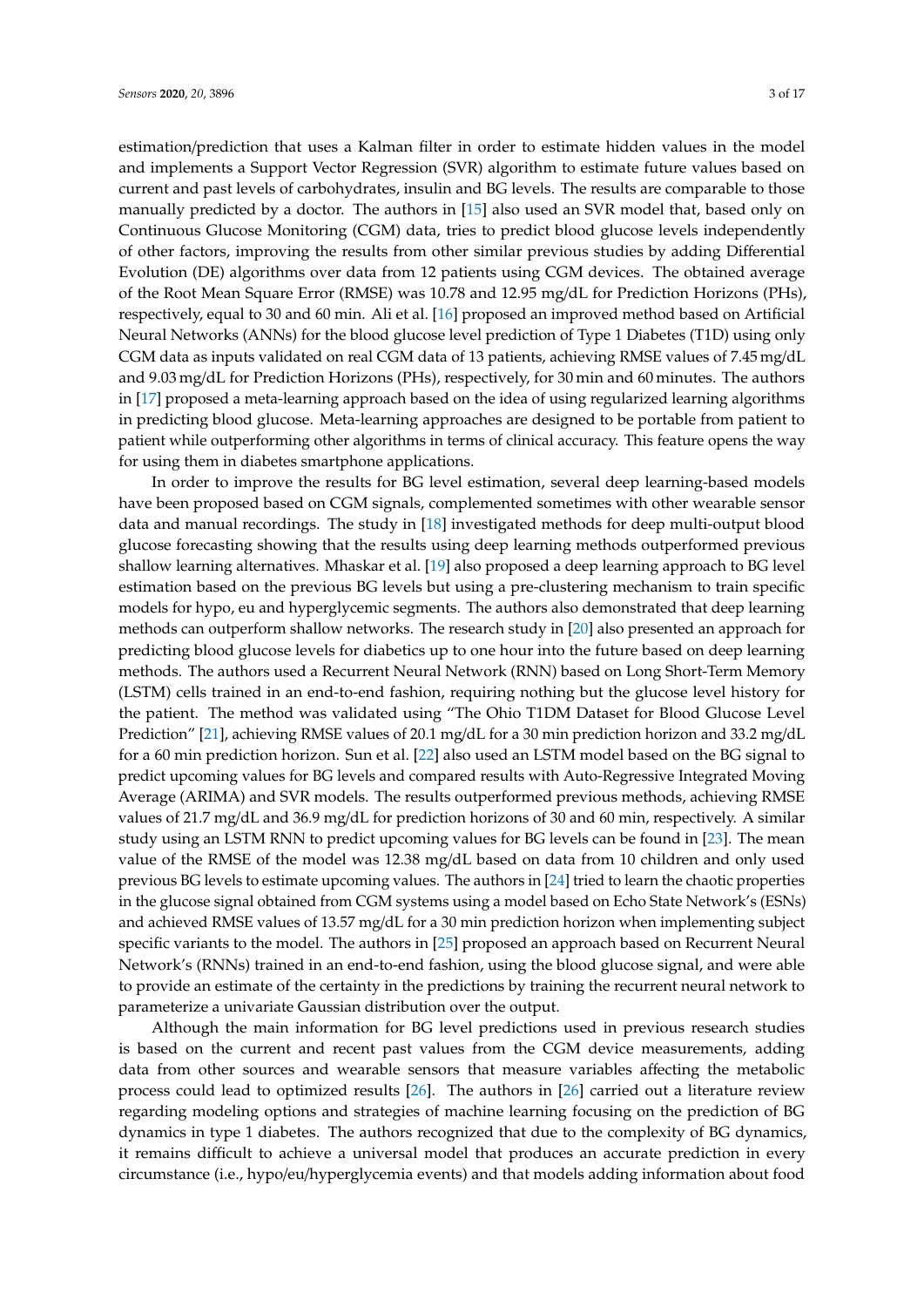intake, insulin injections, physical exercise and mental health related parameters, such as stress levels, could improve BG level prediction results. Hayeri in [\[27\]](#page-15-14) added heart rate, step-count and insulin information to the BG signal in order to improve results in the estimation of the next levels for BG. The proposed algorithm was applied to nine children with T1DM and the model was able to predict the user's future glucose values with a 93% accuracy rate for 60 min ahead of time. Zhu et al. in [\[28\]](#page-15-15) used CGM data together with the insulin values and carbohydrate intake estimations in the dataset in [\[21\]](#page-15-8) and a deep learning model to achieve an RMSE value of 21.7 mg/dL on a 30 min prediction horizon. The research study in [\[29\]](#page-15-16) used both CGM and insulin data and a deep learning model based on RNN with LSTM cells to predict the levels of BG in the next 30 min. The study achieved an RMSE value of 7.55 mg/dL and anticipated the occurrence of 97.79% of hyperglycemia events (glucose > 180 mg/dL), and 90.87% of hypoglycemia events (glucose < 70 mg/dL). Li et al. [\[30\]](#page-15-17) also used insulin and carbohydrate intake information together with the BG signal from a CGM device and a deep learning model based on the combination of a Convolutional Neural Network (CNN) for automatic feature extraction and then an LSTM RNN for time series prediction in order to estimate the BG levels with a 30 and 60 min prediction horizon. The authors obtained RMSE values of 9.38 mg/dL for 30 min predictions and RMSE values of 18.87 for 60 min predictions. According to the results in [\[26\]](#page-15-13), Hobbs et al. [\[31\]](#page-15-18) designed a dynamic glucose prediction model that included both heart rate measurements and variables representing the carbohydrate consumption and insulin boluses in order to improve results for physically active adolescents. The authors achieved an RMSE value of 26.33 mg/dL for a 30 min prediction horizon which slightly improved the prediction results for the same dataset without including the heart rate information (RMSE value of 28.64 mg/dL for a 30 min prediction horizon).

The BG level prediction results from the machine learning models have also been compared with results provided by the mathematic metabolic models adjusted to fit each patient. Mirshekarian el al. in [\[32\]](#page-15-19) implemented a deep learning model to fit BG signals based on RNN with LSTM cells and compared the achieved results with those achieved fitting a physiological model to the data. The machine learning model slightly outperformed the physiological model achieving RMSE values of 21.4 mg/dL and 38.0 mg/dL for prediction horizons of 30 and 60 min, respectively. The authors in [\[14\]](#page-15-1) described a solution that used a generic physiological model of blood glucose dynamics to generate informative features for a Support Vector Regression (SVR) model that was trained on patient-specific data. The model outperformed diabetes experts at predicting blood glucose levels. The authors in [\[33\]](#page-16-0) used the physiological models described in [\[34,](#page-16-1)[35\]](#page-16-2) to generate a 54-dimensional feature space. Then a deep learning model based on an RNN with LSTM cells was used based on the computed features. The authors recognized that one major drawback of physiological models is the requirement for prior knowledge to adjust the physiological parameters. The authors achieved an RMSE value in the best scenario of 14.04 mg/dL for a 60 min prediction horizon. The authors in [\[12\]](#page-14-11) used the insulin and carbohydrate absorption models in [\[34](#page-16-1)[,35\]](#page-16-2) to try to estimate hypoglycemic events overnight for TD1M children. A review comparing physiological models partially or totally replaced by machine learning techniques can be found in [\[36\]](#page-16-3).

In this paper, a new mechanism inspired by metabolic models for glucose dynamics [\[14](#page-15-1)[,32](#page-15-19)[,33\]](#page-16-0) and trainable on a per-patient-basis is proposed. The differential equations for carbohydrate and insulin absorption are modeled using a Recurrent Neural Network (RNN) implemented using Long Short-Term Memory (LSTM) cells.

# <span id="page-3-0"></span>**3. Proposed Model**

The variations over time of blood glucose levels depend among other factors of current blood glucose levels, carbohydrate intake and insulin injections (according to the specific absorption rates from different insulin types). The glucose metabolic processes can be modelled using a set of differential equations that have been previously proposed in research studies such as [\[14,](#page-15-1)[32,](#page-15-19)[33\]](#page-16-0). Considering the carbohydrate intake, fast and slow acting insulin boluses and past blood glucose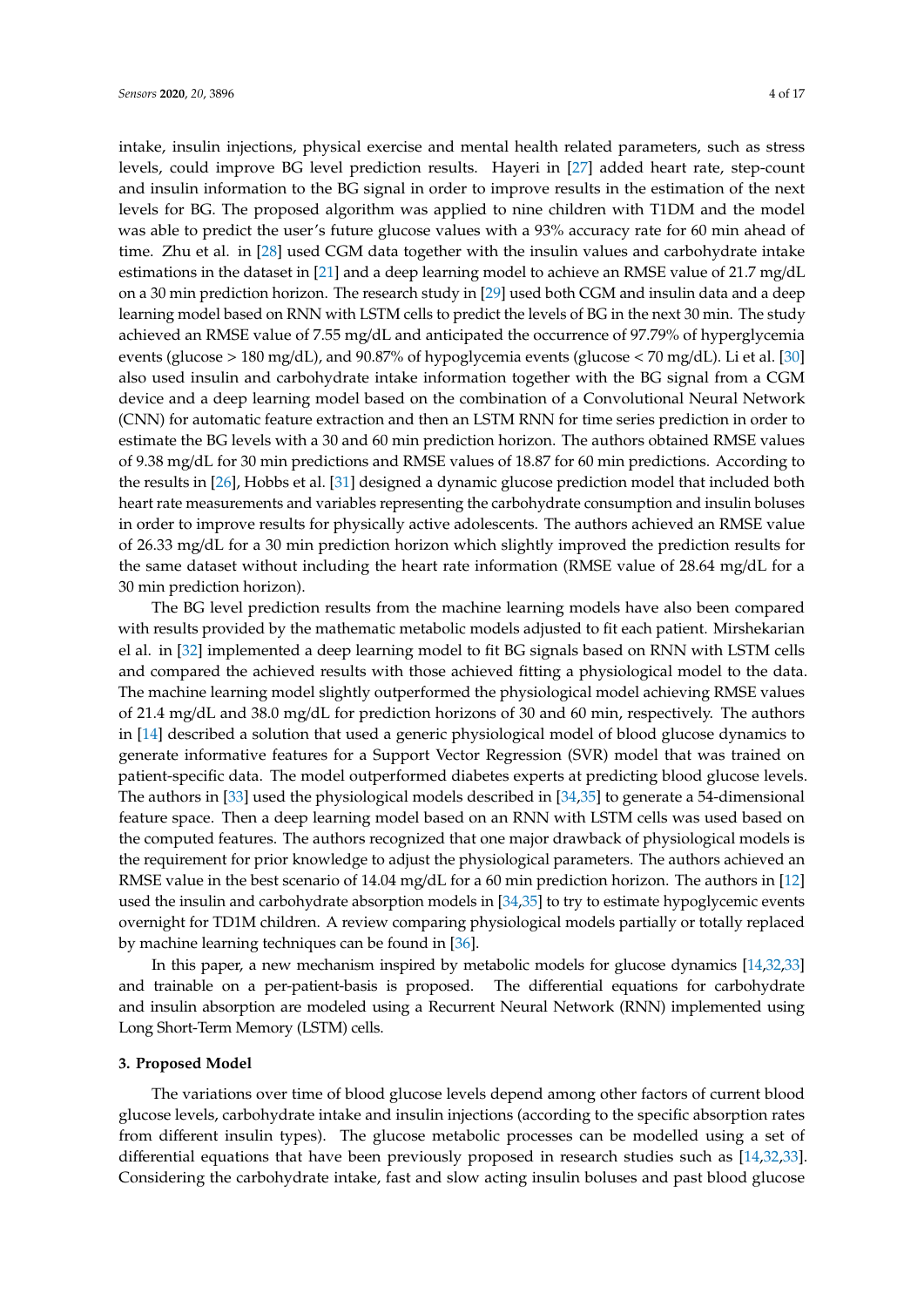levels as inputs, the plasma glucose, insulin and carbohydrate levels depend on digestion, absorption, insulin dependent and independent utilization, renal clearance and endogenous liver production processes [\[14\]](#page-15-1). For the carbohydrate and insulin inputs, a Recurrent Neural Network (RNN) will be able to learn the digestion and absorption processes when trained together with the data from current values and the memory from the past. Combining the output signals from the absorption and digestion processes together with the blood glucose signal into a second learning layer, the plasma blood glucose<br>. level variations could be estimated.<br>External variations could be estimated.

The proposed method is captured in Figure [1.](#page-4-0) A specific Long Short-Term Memory based Recurrent The proposed method is captured in Figure 1. A specific Long Short-Term Memory based Neural Network (LSTM RNN) is used to learn the carbohydrate digestion and insulin absorption processes from each input signal. The individual effect for each digestion and absorption process after the LSTM RNN layer is combined in order to assess the blood glucose variations for the next Continuous Glucose Monitor (CGM) reading. According to the mathematical metabolic models in [\[14,](#page-15-1)[32,](#page-15-19)[33\]](#page-16-0), there are some BG variations influenced by current BG levels such as those induced by renal clearance, insulin independent BG utilization and endogenous liver production. The [mo](#page-4-0)del in Figure 1 applies a different LSTM RNN network to learn the time patterns from the BG levels and combines the output of such RNN with the combined output from the processed insulin and carbohydrate signals in order to estimate the BG variation for the next CGM reading.

<span id="page-4-0"></span>

**Figure 1.** Proposed model. **Figure 1.** Proposed model.

The question marks in the different layers in the model represent the number of time samples The question marks in the different layers in the model represent the number of time samples fed into the model. In order to take into account the influence over time for all the input signals,  $\alpha$ time span of 9 h has been considered for the results presented in this paper. The simulated data used a time span of 9 h has been considered for the results presented in this paper. The simulated data used in this paper will produce data samples each 15 min, so in order to generate a 9 h data window a total in this paper will produce data samples each 15 min, so in order to generate a 9 h data window a total of 36 samples are required. Different time spans could be used depending on the absorption curves of 36 samples are required. Different time spans could be used depending on the absorption curves for each of the inputs (in particular the type of insulin used).

The model will learn the Blood Glucose (BG) dynamics estimating the variation for the next The model will learn the Blood Glucose (BG) dynamics estimating the variation for the next expected CGM measure as captured from the differential equations in the metabolic models [1[4,32](#page-15-1)[,33](#page-15-19)]. expected CGM measure as captured from the differential equations in the metabolic models [14,32[,33\]](#page-16-0). Different prediction horizons are calculated after the model is trained by executing the model in prediction mode as many times as needed in order to cover the required time span. The estimated BG variations are used to compute the estimated next values so that the model can be used to predict future samples using previously assessed data in a recurrent way. Since the model only predicts the evolution  $\mathbf{r}$  of the input values for the insulin and food intervalues for the intervalues for  $\mathbf{r}$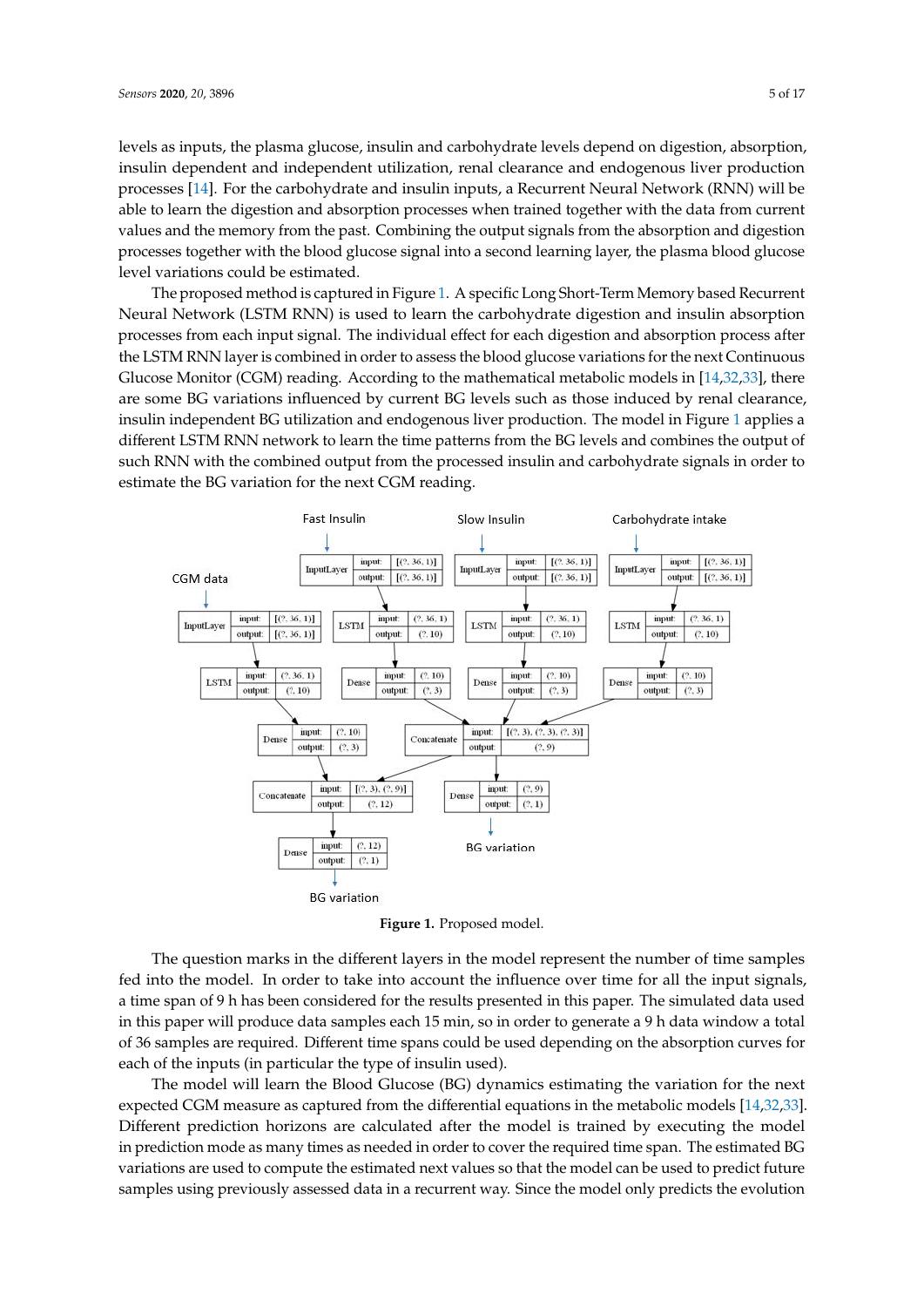of the BG levels, the input values for the insulin and food intake required to recurrently run the model in prediction mode are set to 0. This will allow the model to unfold predictions based on the metabolic dynamics when no external inputs are added. Since future values for meals and insulin injections are not fed into the model, the model will generate an estimate about what will happen to the glucose signal if no external action is taken by the patient. Therefore, the model could be used to warn the user in advance about negative episodes if no action is taken and recommend particular actions to avoid such episodes.

### <span id="page-5-0"></span>**4. Description of the Datasets**

Two different datasets have been used in order to validate the proposed model: a dataset generated using a diabetes simulator in order to have the power to generate as many data samples as required and a second dataset with real data (containing a more limited set of data but in a real use case scenario). Both datasets contain information from meals, insulin boluses (slow and fast acting insulin) and CGM readings.

The first dataset has been generated using the AIDA diabetes simulator [\[4](#page-14-3)[,5\]](#page-14-4) which is intended for simulating the effects on the blood glucose profile of changes in insulin and diet for a typical insulin-dependent (type 1) diabetic patient. The simulator includes 40 different patient models with different parameters controlling the metabolic model that is used in order to generate BG levels for different food intake and insulin injection patterns. The AIDA diabetes simulator can be downloaded as a freeware tool or it can be used online. The simulator uses a 15 min sample rate for simulated BG levels.

The second dataset, the D1NAMO dataset [\[6\]](#page-14-5), contains data for nine patients with type 1 diabetes. The data acquisition was made in real life conditions using a Zephyr BioHarness 3 wearable device (https://[www.zephyranywhere.com](https://www.zephyranywhere.com/)/). Apart from insulin boluses, the dataset consists of ECG, breathing, and accelerometer signals, as well as glucose measurements and annotated food pictures. The pictures have been annotated by a nutritionist in order to estimate the number of calories taken by each participant. The information from the ECG, breathing and accelerometer have not been used in the current study since they are not present in the AIDA diabetes simulator in order to be able to use the same model for both datasets. The CGM readings provide BG levels every 5 min. There is around 4 days of information for each participant. The major limitation in the dataset (apart from the size of samples recorded) is that not all the meals taken by each participant are recorded in the dataset and the exact times in which the meals were taken are not available either. However, using the time of capture metadata for each picture for each meal, an estimate about when the recorded meals were taken has been generated.

#### <span id="page-5-1"></span>**5. Results**

The model described in Section [3](#page-3-0) has been trained using both datasets as described in Section [4.](#page-5-0) The model in Section [3](#page-3-0) has been implemented in Python using Keras (https://[keras.io](https://keras.io/)/) and Tensorflow (https://[www.tensorflow.org](https://www.tensorflow.org/)/) libraries. The Python code is captured in Appendix [A.](#page-13-1)

This section captures the main results and compares them with results from previous related research studies.

#### *5.1. Simulated Scenario*

The AIDA diabetes simulator  $[4,5]$  $[4,5]$  has been used to generate 10 days of data for the different models implemented by the tool. Two different training and validation methods have been used to assess the quality of the model. The first validation method performs a 70–30% random split of the entire dataset. The differential equations in the mathematical metabolic blood glucose dynamics models define user dependent parameters. A user centered approach has therefore been used in order to adapt the proposed method in Section [3](#page-3-0) to the metabolic functions of each participant. The second validation method uses 8 days of generated data for training and 2 different days for validation. Each day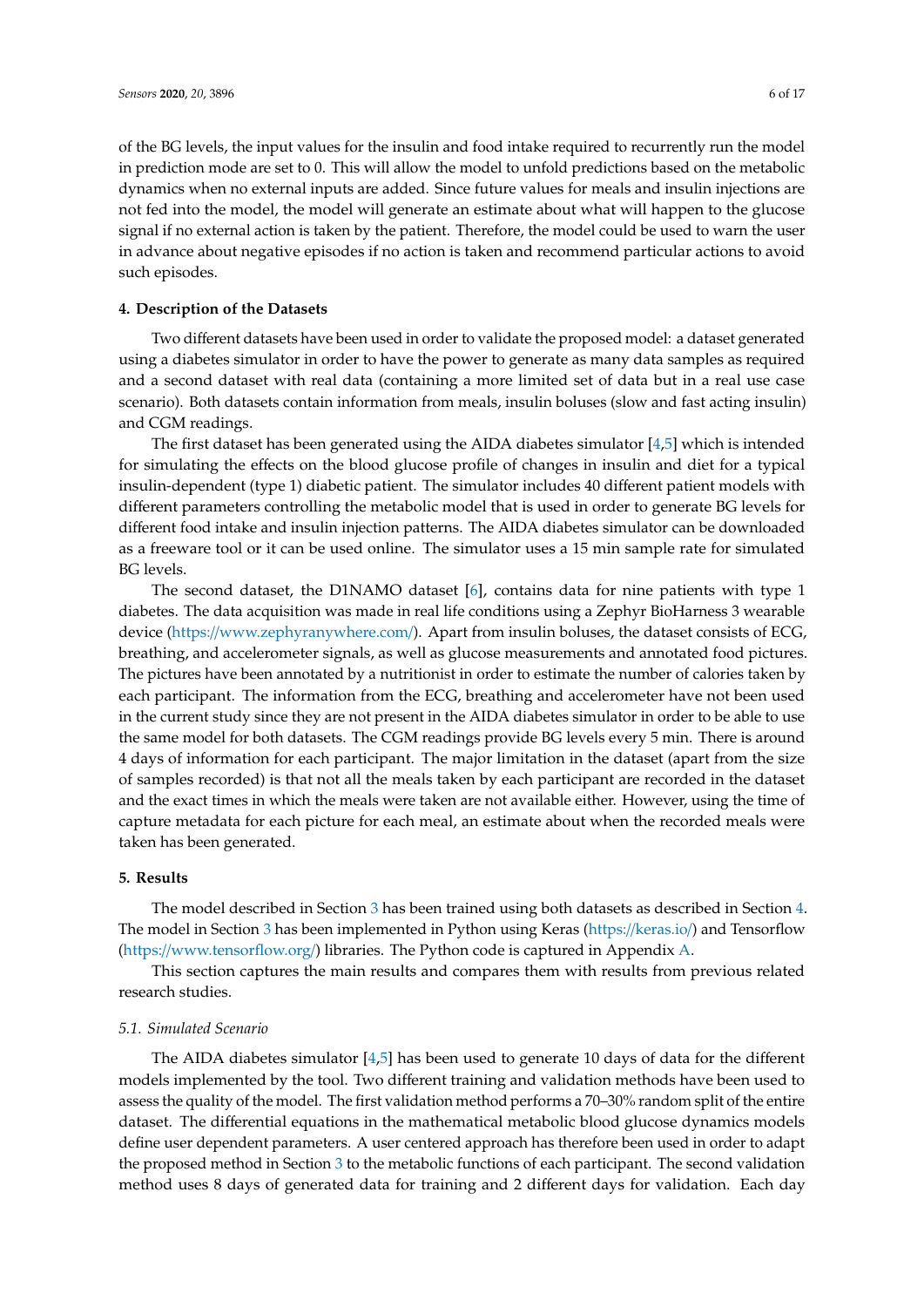has been generated with different meal and insulin injection data so that each day has different BG signals. The idea with this second validation method is to assess the quality of the model in learning the metabolic processes so that it can generalize to new food and insulin scenarios.

#### 5.1.1. Validation Based on a 70–30% Data Split

The simulated data for each patient model in the AIDA simulator has been randomly split into a 70% training set, and the remaining 30% has been used for validation. Each training sample contains a 9 h segment of data for each of the four input signals (CGM readings, food intake, fast and slow insulin injections, 36 samples each). The model predicts the variations for the GCM signal in order to assess the next sample (according to the differential equations defining the metabolic model in [\[14](#page-15-1)[,32](#page-15-19)[,33\]](#page-16-0)). Once the model is trained, the 30% validation samples are used to assess/estimate/predict the next Blood Glucose (BG) level for each 36-sample window. Then, the oldest sample in the 36-sample window is removed and the predicted values are added in order to estimate the values for the next window in time. The prediction process is repeated until the prediction horizon is reached. In order to compare results with previous related studies, two different horizons have been selected since they are normally present in previous research: 30 and 60 min horizons.

Previous research studies use different metrics in order to assess the quality of the proposed blood glucose models. Among them, the most widely used figure is the Root Mean Square Error (RMSE) defined by the following equation:

$$
RMSE = \sqrt{\frac{\sum_{N} (G_m - G_e)^2}{N}}
$$
 (1)

where *G<sup>m</sup>* represents the measured BG level and *G<sup>e</sup>* is used for the estimated value for BG level at the same future instant of time.

Although RMSE has been widely used in previous publications and is therefore a convenient metric for comparing results among them, the Clarke Error Grid Analysis (EGA) is preferred in terms of clinical accuracy of blood glucose estimates [\[37\]](#page-16-4). The Clarke Error Grid captures the differences between the estimations for blood glucose levels over the selected horizon and the real measurements for the same instants of time. The Clarke Error Grid divides the bidimensional space into five different zones (A to E), each of them showing different implications in terms of blood glucose management. Zone A includes the predicted values that differ from the real values no more than 20%, or the values in the hypoglycemic range (<70 mg/dL). The points in this zone are considered clinically accurate. Points in Zone B capture values in which the difference between the prediction and real measurements are bigger than 20% but would lead to benign or no treatment scenarios. This zone is clinically acceptable. Zone C leads to estimations that imply overcorrecting behaviors based on the prediction errors for blood glucose levels. Points in Zone D represent a failure to detect and treat deviations in blood glucose levels in which the actual levels are outside of the acceptable levels while the predictions fall within the acceptable range. Finally, Zone E captures points in which predicted values are opposite to real/measured blood glucose levels, and therefore, the treatment would go in the opposite direction to what is recommended. In this paper, RMSE values will be used to compare results with previous studies and the Clarke Error Grid will also be used to assess the severity or the errors in the proposed method in clinical terms.

The model in Section [3](#page-3-0) has different parameters that must be adjusted in order to better capture the dynamics behind the input signals. The major parameter of the proposed model consists of the number of memory units inside each LSTM cell. A low number of memory units will make the model unable to learn all the patterns in the signals while a big value could be prone to overfitting. Table [1](#page-7-0) shows the results for the RMSE figures for three different values for the number of memory units inside each LSTM cell. Predictions over 30 and 60 min horizons are given. The optimum value for both prediction horizons is when the number of memory units is 10. This will be the value selected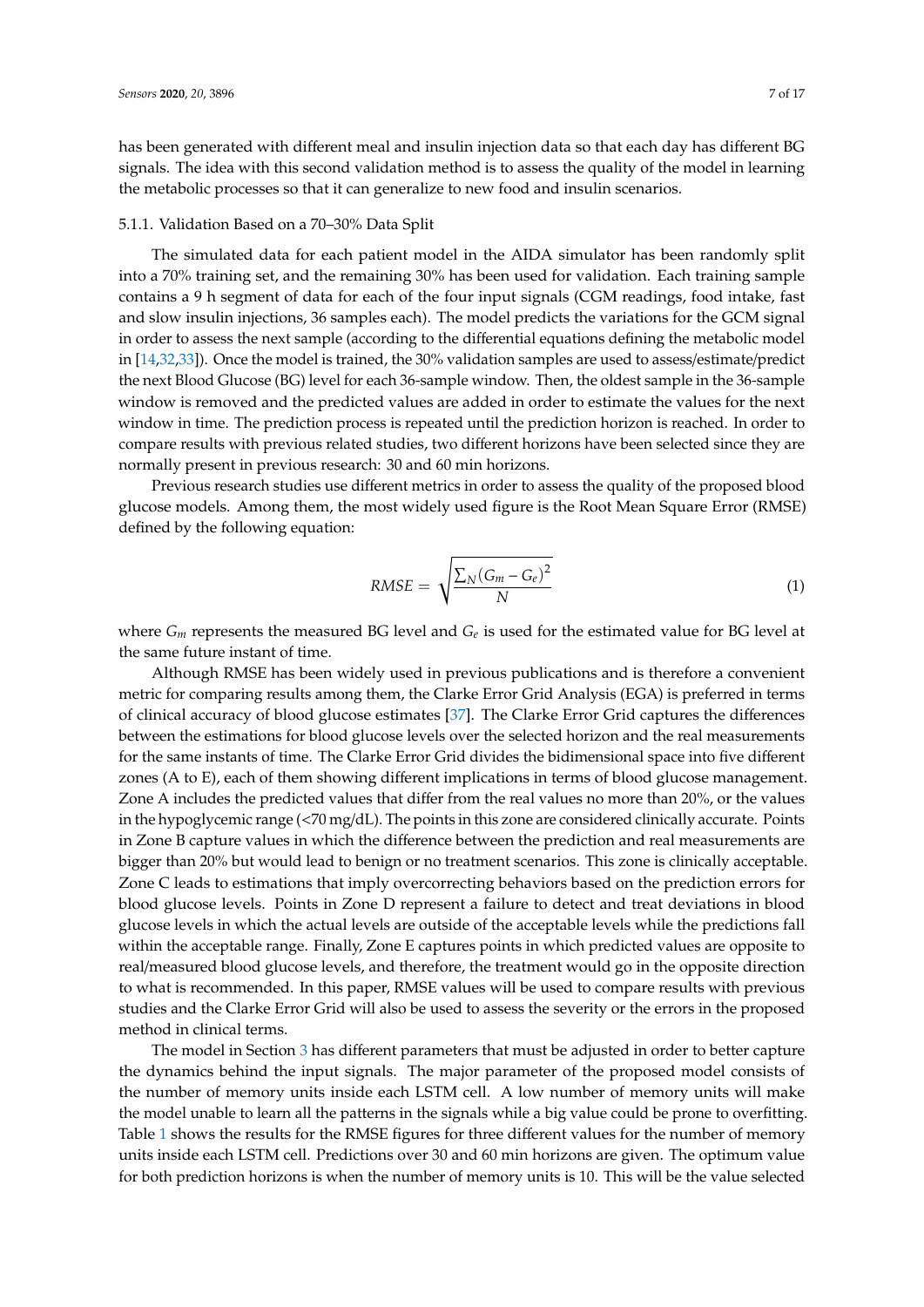<span id="page-7-0"></span>for the rest of the scenarios in this section. The influence is more notoriously noticed for longer term predictions.

| Table 1. Root Mean Square Error (RMSE) values in mg/dL. In total, 70% training 30% validation. |  |  |  |  |  |
|------------------------------------------------------------------------------------------------|--|--|--|--|--|
|                                                                                                |  |  |  |  |  |

| Number of Memory Cells 30 min |      | $60 \text{ min}$ |
|-------------------------------|------|------------------|
| h                             | 3.53 | 7.09             |
| 10                            | 3.45 | 4.72             |
| 15                            | 3.47 | 6.45             |

Figures [2](#page-7-1) and [3](#page-7-2) show the result for the estimated blood glucose levels for both 30 and  $60$  min horizons. The results for a  $60$  min horizon are a bit worse and bigger differences can be visually assessed per the relative maxima and minima values, however, both cases generate a low error RMSE figure. figure. assessed per the relative maxima and minima values, however, both cases generate a low error RMSE

<span id="page-7-1"></span>

Figure 2. Predictions on a 30 min horizon for 8 days for a simulated participant.

<span id="page-7-2"></span>

**Figure 3.** Predictions on a 60 min horizon for 8 days for a simulated participant. **Figure 3.** Predictions on a 60 min horizon for 8 days for a simulated participant.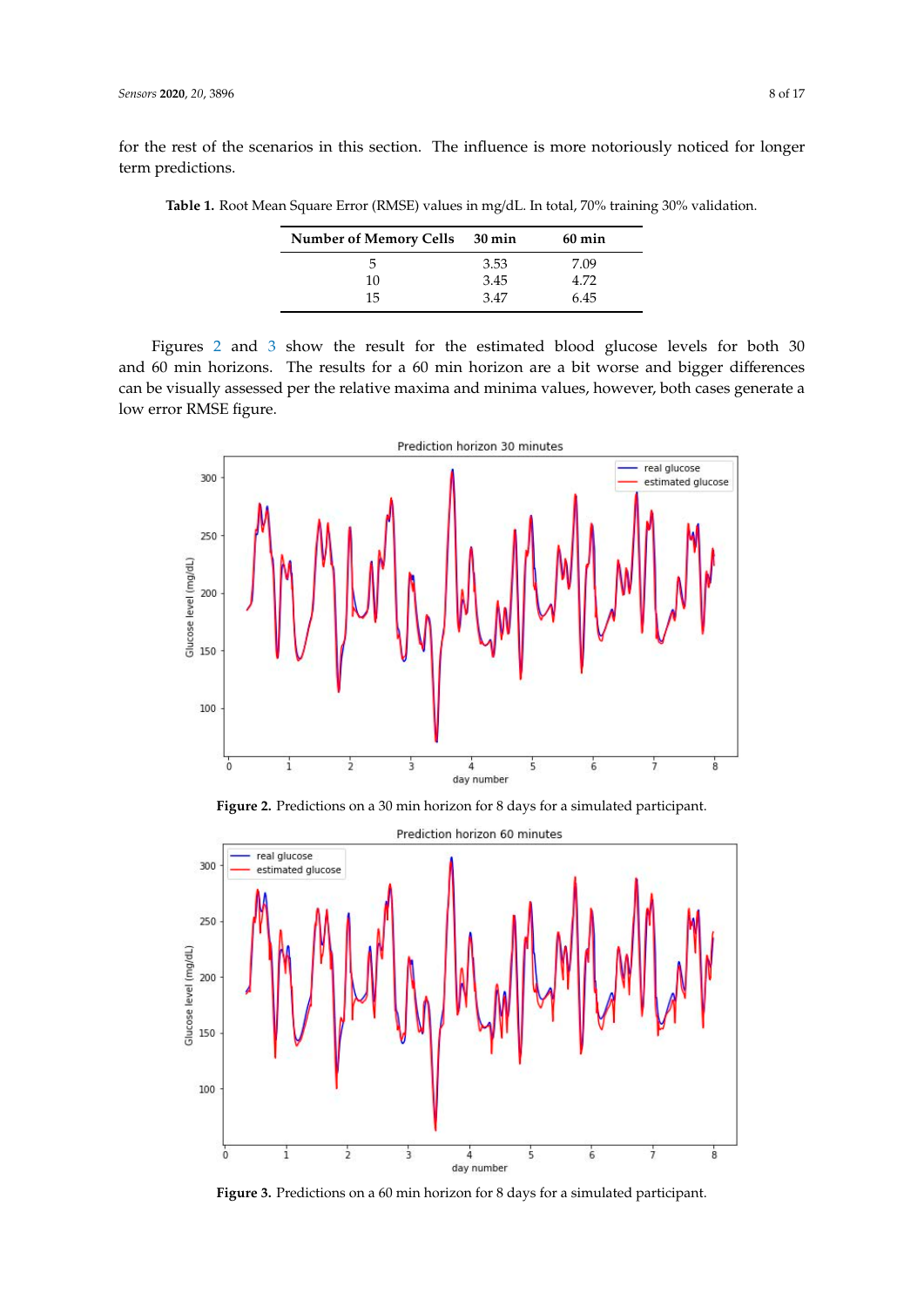The results can be observed in more detail by zooming out some particular days. Figure 4 shows The results can be observed in more detail by zooming out some particular days. Figure [4](#page-8-0) shows the predicted vs. the real measured values for BG levels for two entire days. The model is able to the predicted vs. the real measured values for BG levels for two entire days. The model is able to better predict the raising BG level segments (normally caused after meal intakes) and, slightly worse, better predict the raising BG level segments (normally caused after meal intakes) and, slightly worse, the falling segments (induced by insulin and fasting periods). Both images show similar results. The maximum and minimum instants (inflexion points) are estimated with low time lag figures. maximum and minimum instants (inflexion points) are estimated with low time lag figures.

<span id="page-8-0"></span>

**Figure 4.** Predictions on a 60 min horizon for 2 single days for a simulated participant. **Figure 4.** Predictions on a 60 min horizon for 2 single days for a simulated participant.

Figure  $5$  captures the results for the Clarke Error Grid for a simulated participant for  $30$ and 60 min prediction horizons. The majority of the estimations fall in Zone A (clinically accurate zone) for both cases. In the 30 min horizon prediction, from the 739 points in the validation set, 738 fall in Zone A and only one in zone D. In the 60 min horizon case, 729 fall in Zone A, five in Zone B and only one in Zone D. Zone B is clinically acceptable while Zone D represents a failure to detect a hypo or hyperglycemic point in advance.

<span id="page-8-1"></span>

**Figure 5.** Clarke Error Grid for predictions on a 30 and 60 min horizon for a simulated participant. **Figure 5.** Clarke Error Grid for predictions on a 30 and 60 min horizon for a simulated participant.

In order to assess how the model is able to learn the underlying metabolic processes, Figure 6 the predicted BG level variations on a given day together with the values of the carbohydrate intake she predicted BG level variations on a given day to gether with the values of the carbohydrate make and insulin boluses. The food intake increases the BG levels while insulin has the opposite effect.<br>The literal intervals which is the food in the food in the food in the food in the manner of the food in the m The bigger the input values, the bigger the variations expected. In order to assess how the model is able to learn the underlying metabolic processes, Figure [6](#page-9-0) shows

5.1.2. Validation Based on 8 Days for Training 2 Different days for Validation Data Split

A second validation method is used in this section. For each participant, 10 days of simulated data has been generated. The first 8 days are used for training the model in Section [3](#page-3-0) while the information from the last 2 days is used for validation. The times, hours and amounts for the input signals (food and insulin) are different for all the generated days so that the time series in the validation period are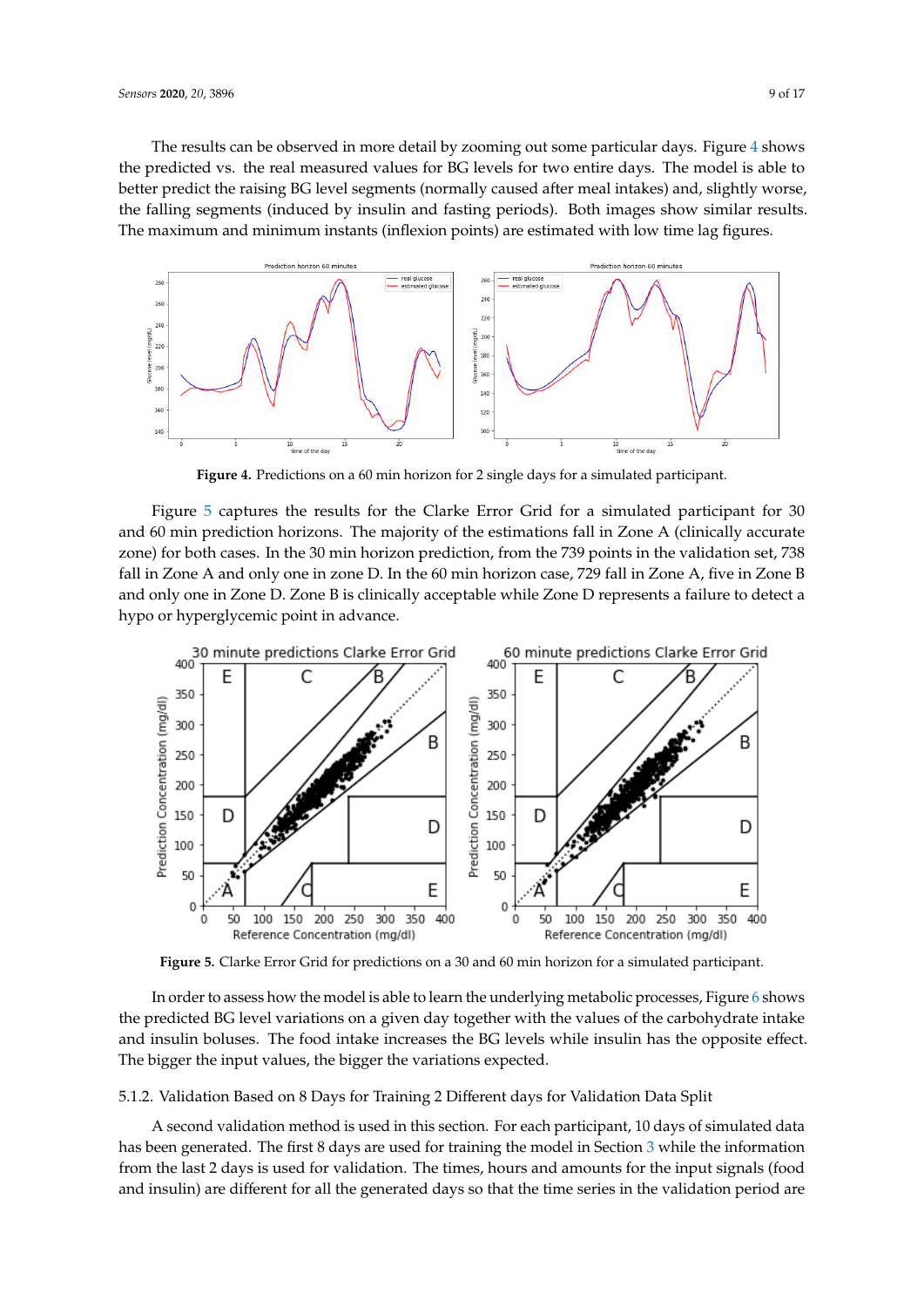therefore different from those seen by the model from the training data. The objective is to assess if the model can learn the underlying metabolic processes and generalize to new data for the same user.

<span id="page-9-0"></span>

**Figure 6.** Predictions for BG variations on a 30 min horizon for a single day for a participant based on **Figure 6.** Predictions for BG variations on a 30 min horizon for a single day for a participant based on insulin and meals. insulin and meals.

A similar analysis in order to assess the optimal value for the number of memory units in each obtained for 10 units. The RMSE values are a bit better in this case. data for to differ the first 8 days are used for the model in Section 3 which is the model in Section 3 which is the model in Section 3 which is the model in Section 3 which is the model in Section 3 which is the model in LSTM cell is shown in Table [2.](#page-9-1) The results are similar to those in Table [1,](#page-7-0) and an optimal value is

<span id="page-9-1"></span>

|  | Table 2. RMSE values in mg/dL. A total of 8 days of data for training with 2 different days for validation. |
|--|-------------------------------------------------------------------------------------------------------------|
|  |                                                                                                             |

| Number of Memory Cells 30 min |      | $60 \text{ min}$ |
|-------------------------------|------|------------------|
| .5                            | 2.77 |                  |
| 10                            | 2.83 | 4.35             |
| 15                            | 2.63 | 5.76             |

Figure [7](#page-10-0) shows the predictions over a 60 min horizon for a particular day in the validation set. The graphical results show that the predictions follow significantly well the shape of the real predicted signal. In some cases, the predicted signal is able to anticipate the maxima and minima values with a bit more than 60 min.

# *5.2. Scenario with Real Data*

For validating the model presented in Section [3](#page-3-0) with real data, the D1NAMO dataset has been used [\[6\]](#page-14-5). The dataset contains nine T1DM patients wearing a CGM device providing readings every 5 min. The dataset also contains information for meals and insulin injections. The data for each participant is around 4 days and some of the meals are not recorded which can cause convergence problems in some cases for the model, especially if the number of memory cells were increased (overfitting problems). In order to avoid misleading the training of the model when including segments with missing data, data segments with a significant BG level increase likely to be caused by a meal intake that is not recorded are not taken into account. For these segments, the patient records the insulin boluses but not the related meal information. Moreover, data segments for which there are events in the meal or insulin signals in the prediction window period are not taken into account when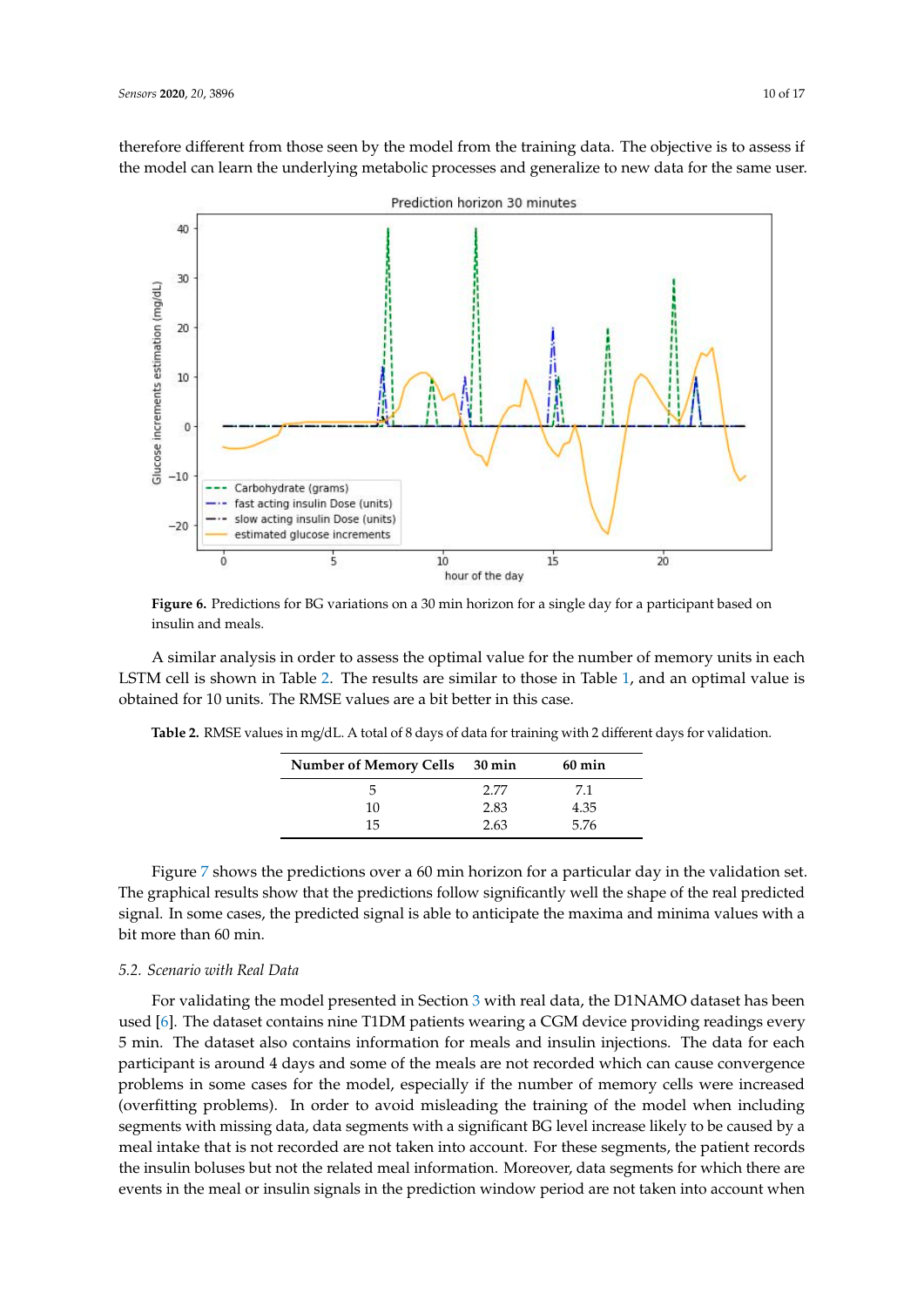validating the algorithm since these events modify the internal model dynamics as proposed in [\[38\]](#page-16-5)  $\,$ and can not be predicted based on the information provided as input to the model (the authors in [\[38\]](#page-16-5) used a similar approach).

<span id="page-10-0"></span>

**Figure 7.** Predictions on a 60 min horizon for a single day for a simulated participant. **Figure 7.** Predictions on a 60 min horizon for a single day for a simulated participant.

*5.2. Scenario with Real Data*  In order to compare the results with simulated data, Table [3](#page-10-1) captures the RMSE values for a similar model configuration (using 10 memory units per LSTM cell) using a 70% training and 30%<br>---lidation culit  $\mathbb{R}$ . The dataset contains nine T<sub>1</sub> validation split.

<span id="page-10-1"></span>

| Table 3. RMSE values in mg/dL split70% for training and 30% for validation. |
|-----------------------------------------------------------------------------|
|-----------------------------------------------------------------------------|

| Number of Memory Cells 30 min |     | $60 \text{ min}$ |
|-------------------------------|-----|------------------|
|                               | 642 | 11.35            |

Figure 8 shows the prediction results for a participant in one of the days. The model adjusts both the hypoglycemic episode during the night and the hyperglycemic behavior during the day. The sensor used shows saturation around 400 mg/dL which represents a measurement error in this case. The prediction model tries to assess/predict values higher than 400 mg/dL at the beginning of the saturation window (when the model is fed with accurate data) but adjusts the predictions to the saturated samples for the final part of the glucose peak when the information used for estimating future values is based on saturated data samples.

The Clarke Error Grid for a real participant is shown in Figure [9.](#page-11-1) In this case, the prediction errors captured in Table [3](#page-10-1) are bigger than the simulated case and the points outside Zone A in the Clarke Error Grid will be bigger. For the 30-min horizon, 868 points fall in Zone A, 205 in Zone B, 8 in Zone C, 13 in Zone D and there are no points in Zone E. The majority of the points fall therefore in zones A and B which are considered clinically accurate or acceptable. The 8 points in Zone C may lead to overreaction and the 13 points in Zone D will imply a failure to detect a glycemic episode 30 min in advance. For the 60 min horizon, 582 points are in Zone A, 367 in Zone B, 77 in Zone C, 57 in Zone D and 5 in Zone E. The majority of the points continue to fall in zones A and B but the number of error in zones C, D and E increase.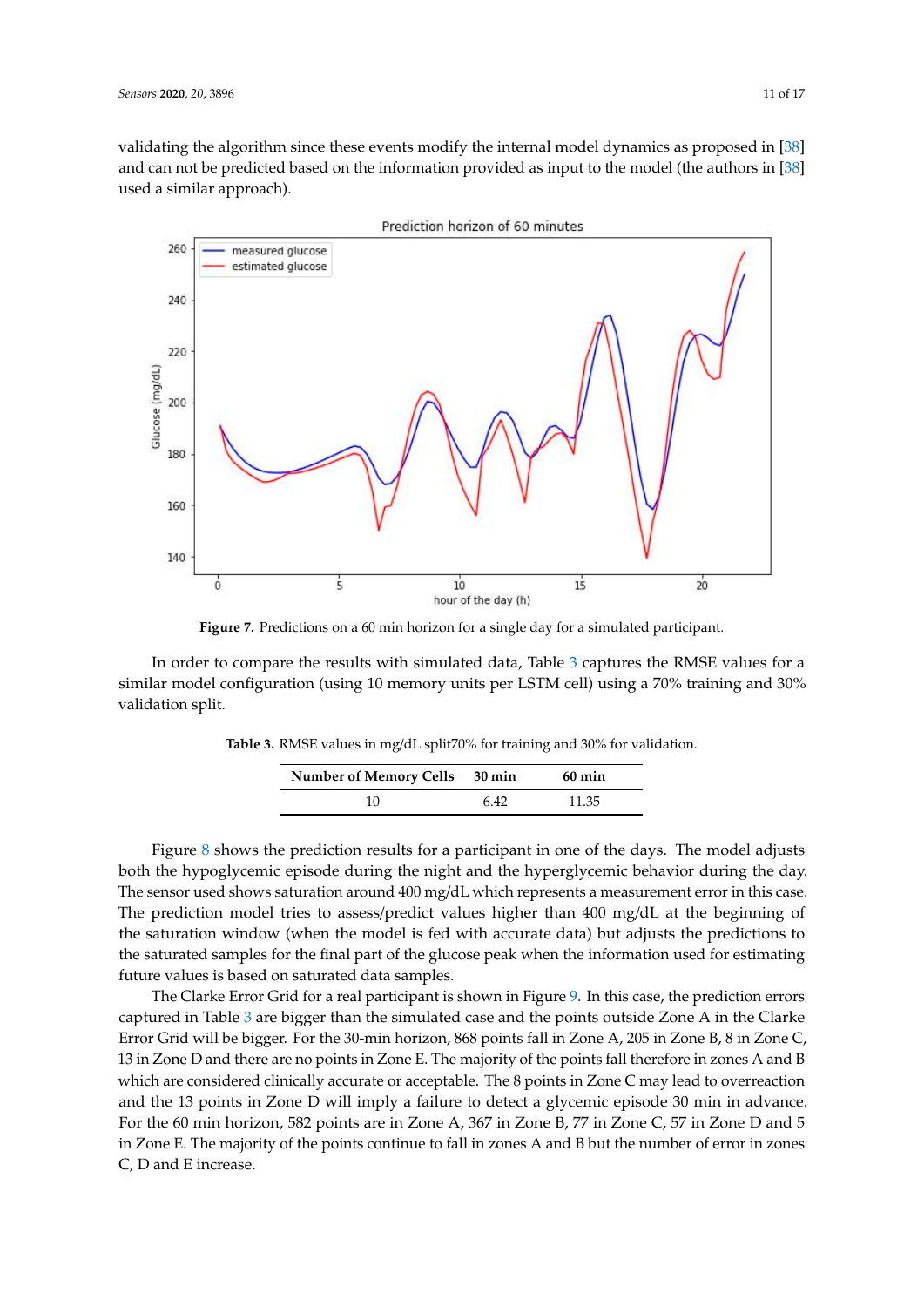<span id="page-11-0"></span>

<span id="page-11-1"></span>

**Figure 9.** The 30 and 60 min horizon Clarke Error Grids for a real participant. **Figure 9.** The 30 and 60 min horizon Clarke Error Grids for a real participant.

 $\alpha$  final experiment has been done in order to assess the trained for assess the model transferability of the model trained for  $\alpha$ one participant and applied to estimate the data for a different participant. The physiological glucose one participant and applied to estimate the data for a different participant. The physiological glucoseA final experiment has been done in order to assess the transferability of the model trained for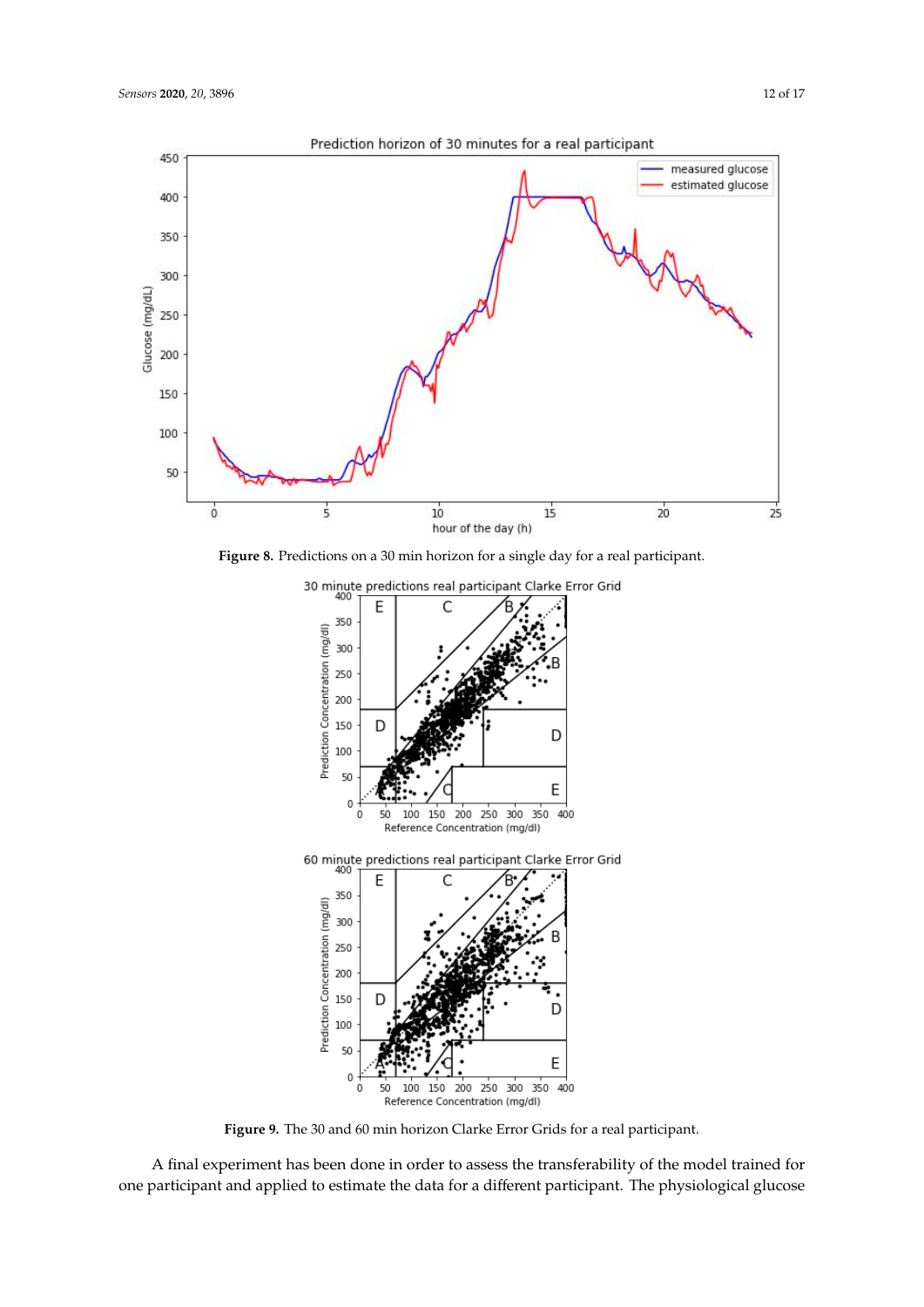dynamics models in [\[14,](#page-15-1)[32,](#page-15-19)[33\]](#page-16-0) have several metabolic parameters that have to be adjusted for each participant. In our case, when the model is trained for a participant, the training of the model will adjust its internal weights to predict the glucose variations for this participant. The error between the predicted variations of BG levels for this participant and the real values caused by the metabolic dynamics for that participant are tried to be minimized. When transferring the model trained for one participant to a different one, the average RMSE values that have been obtained in this scenario have been 49.38 mg/dL which indicate that the model cannot be directly transferred to new users. As a future study, a bigger dataset will be used in order to train the model with the information of a significant variety of participants in order to assess its transferability to other participants.

# *5.3. Comparing Results with Previous Related Studies*

The results for RMSE figures in mg/dL for previous related studies are captured in Table [4.](#page-12-0) Although different datasets are used for the studies, some using real users and some using different diabetes simulators to generate data, the results achieved by the algorithm proposed in this paper show very promising numbers. The optimal results for the model in this paper are achieved for simulated data which could be expected since their deterministic approach to data generation models and since the input signals used in the simulator are the same as the ones used for training and validating the model. For a real use case, the glucose dynamics models are more complex and are influenced by other factors such as physical activity or mental stress.

| Study                                                             | <b>Input Variables</b>                                                       | Method Used                                         | RMSE (mg/dL)      |
|-------------------------------------------------------------------|------------------------------------------------------------------------------|-----------------------------------------------------|-------------------|
| Li et al. [24]                                                    | GCM data                                                                     | Echo State Network (ESN)                            | 23.57             |
| Zhu et al. [28]                                                   | CGM data, insulin and carbohydrate                                           | Causal CNN                                          | 21.7              |
| Sun et al. [22]                                                   | GCM data                                                                     | <b>RNN-LSTM</b>                                     | 21.7              |
| Martinsson et al. [20]                                            | GCM data                                                                     | <b>RNN-LSTM</b>                                     | 20.1              |
| Sparacino et al. [39]                                             | CGM Data                                                                     | AR                                                  | 18.78             |
| Pérez-Gandia et al. [40]                                          | CGM Data                                                                     | Feed-Forward NN                                     | 17.5              |
| Zecchin et al. [41]                                               | CGM data, glucose rate after meals                                           | Feed-Forward NN and first-order<br>polynomial model | 14.0              |
| Idriss <sup>[23]</sup>                                            | GCM data                                                                     | <b>RNN-LSTM</b>                                     | 12.38             |
| Turksoy et al. [42]                                               | CGM data, insulin on board, energy<br>expenditure, galvanic skin response    | Recursive ARMAX model                               | 11.7              |
| Hamdi et al. [15]                                                 | CGM data                                                                     | SVR and DE                                          | 10.78             |
| Li et al. $[30]$                                                  | CGM data, insulin and carbohydrate                                           | CNN+RNN-LSTM                                        | 9.38              |
| Mosquera-Lopez et al. [29]                                        | CGM and insulin                                                              | <b>RNN-LSTM</b>                                     | 7.55              |
| Ali et al. [16]                                                   | <b>CGM</b> Data                                                              | Feed-Forward NN                                     | 7.45              |
| Our model for real patients<br>CGM data, insulin and carbohydrate |                                                                              | Metabolic inspired model using RNN-LSTM             | 6.42 <sup>1</sup> |
| Georga et al. [38]                                                | CGM data, meal intake,<br>insulin concentration, energy<br>expenditure, time | SVR-Random Forest (RF)                              | 5.7               |
| Our model for simulated patients                                  | CGM data, insulin and carbohydrate                                           | Metabolic inspired model using RNN-LSTM             | 3.45 <sup>1</sup> |

<span id="page-12-0"></span>**Table 4.** RMSE for 30 min Blood Glucose (BG) estimation using deep (underlined) and shallow learning models.

<sup>1</sup> For a 70% training 30% validation split.

Most of the models in Table [4](#page-12-0) are purely based on the glucose readings from a GCM device which lacks important information from other inputs such as meals and insulin boluses. The best published results that have been found for glucose predictions using a real patient dataset are presented in [\[38\]](#page-16-5), where 15 T1DM patients following a multiple dose insulin therapy were monitored from 5 to 22 days in free-living conditions. The authors make use of meals and insulin data as inputs, but they also add physical activity as an additional input which is not considered in the AIDA dataset used in this paper. The results for real user data in our case show similar RMSE values as those in [\[38\]](#page-16-5) in a sub-optimal setting (not taking physical activity into account in the model).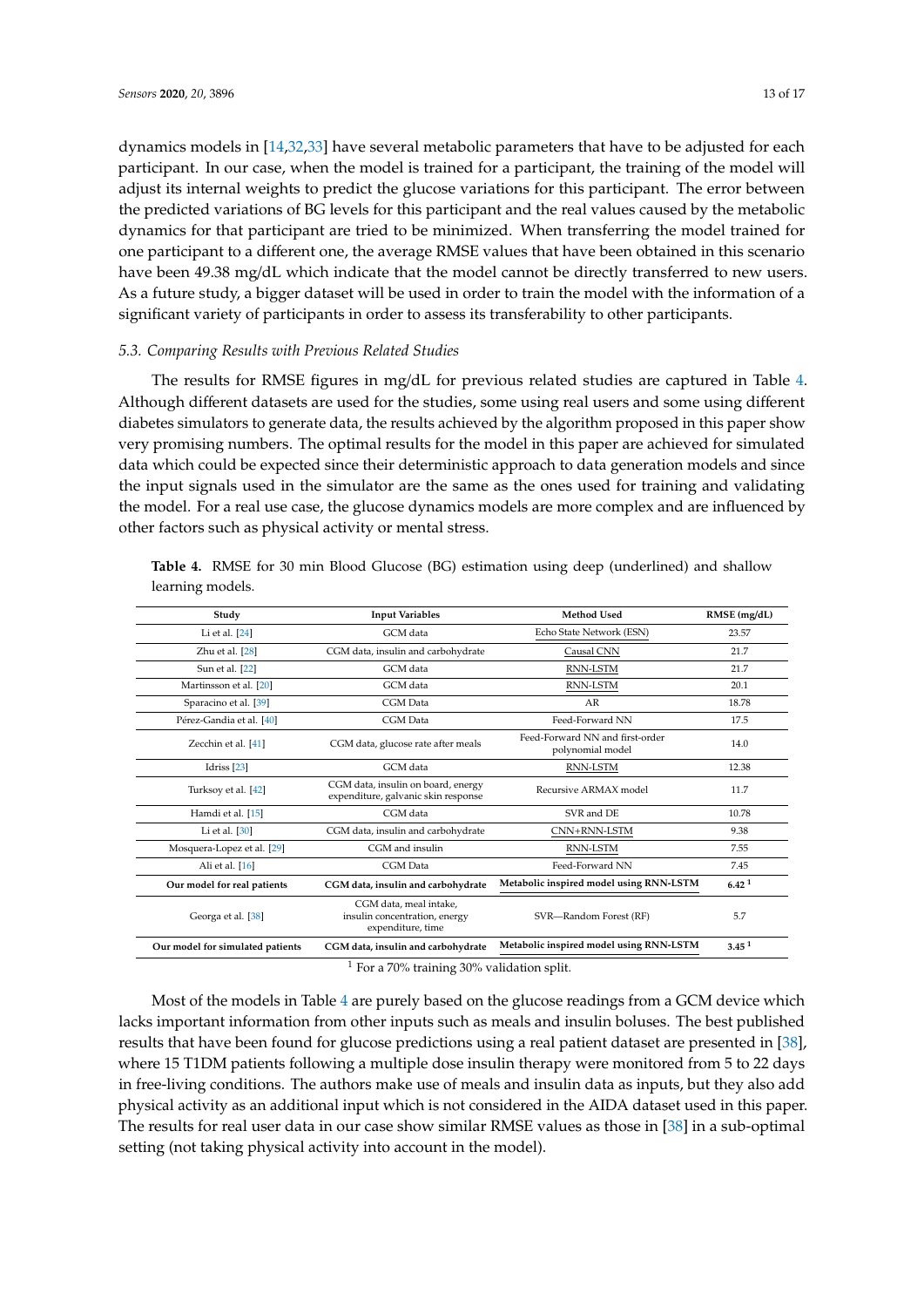# <span id="page-13-0"></span>**6. Conclusions**

The results captured in Table [4](#page-12-0) show that some patterns controlling the evolution of the BG level signal for T1DM patients can be learnt by using different machine learning techniques. Depending on the input signals and the machine learning methods, different accuracy figures are achieved when trying to predict upcoming values for the BG signal. Table [4](#page-12-0) also shows that implementing more complex machine learning models does not necessarily mean achieving better results. In fact, the best results in previous studies captured in Table [4](#page-12-0) are achieved by a support vector machine used for regression purposes, known as Support Vector Regression (SVR), when some of the features used as inputs are derived from generic metabolic models for insulin and carbohydrate absorption. This paper proposes, implements, validates and compares a new hybrid model that imbricates the differential equations in metabolic models inside a deep machine learning structure in order to mimic the metabolic behavior of physiological blood glucose models and be trainable for each patient.

The model works better for simulated patients since the complexity of the dependencies from insulin and carbohydrate intake in BG levels are limited to a control set of configuration parameters. Using the AIDA diabetes simulator  $[4,5]$  $[4,5]$  an RMSE of 3.45 mg/dL is achieved for a 30 min prediction horizon when using a 70–30% random data split for training and validation. Different configurations for the size of memory cells inside the proposed model have been tested, validating that there is an optimal value for the complexity of the model (a more complex model does not necessarily achieve better results, but a model adapted to the internal physiological dependencies among the input signals and the body metabolism). In our case, the optimal value for the LSTM memory units was 10.

The model is also able to learn from real patients. Using the dataset in [\[6\]](#page-14-5), with nine real T1DM patients the model achieves results under 10 mg/dL for the prediction horizon on 30 min when trained for each particular patient/participant using part of the data in the dataset and validating the same patients with the rest of the data (using again a 70–30% random data split for training and validation). The model trained for one user does not necessarily achieve good results for predicting upcoming glucose levels for other patients/participants (in fact the glucose dynamics models use tunable parameters for each particular user).

One limitation of the dataset in [\[6\]](#page-14-5) is the number of days in which the data is recorded for each participant. As a future work, the model will be used to predict upcoming values for BG levels using other datasets.

**Funding:** This work was supported by the "ANALYTICS USING SENSOR DATA FOR FLATCITY" Project (MINECO/ERDF, EU) funded in part by the Spanish Agencia Estatal de Investigación (AEI) under Grant TIN2016-77158-C4-1-R and in part by the European Regional Development Fund (ERDF).

**Conflicts of Interest:** The authors declare no conflict of interest.

#### <span id="page-13-1"></span>**Appendix A Model Implementation**

This appendix shows the model implementation in Python so that results can be replicated:

```
input1 = Input(shape = (time_span, 1))x11 = LSTM(units = mem_cells, activation = 'relu', return_sequences=False)
x12 = x11(input1)
x13 = Dense(units = 3, activation = 'relu')x1 = x13(x12)input2 = Input(shape = (time_span,1))x21 = LSTM(units = mem_cells, activation = 'relu', return_sequences = False)
x22 = x21(input2)
x23 = Dense(units = 3, activation = 'relu')x2 = x23(x22)input3 = Input(shape = (time_span, 1))x31 = LSTM(units = mem_cells, activation = 'relu', return_sequences = False)
x32 = x31(input3)
```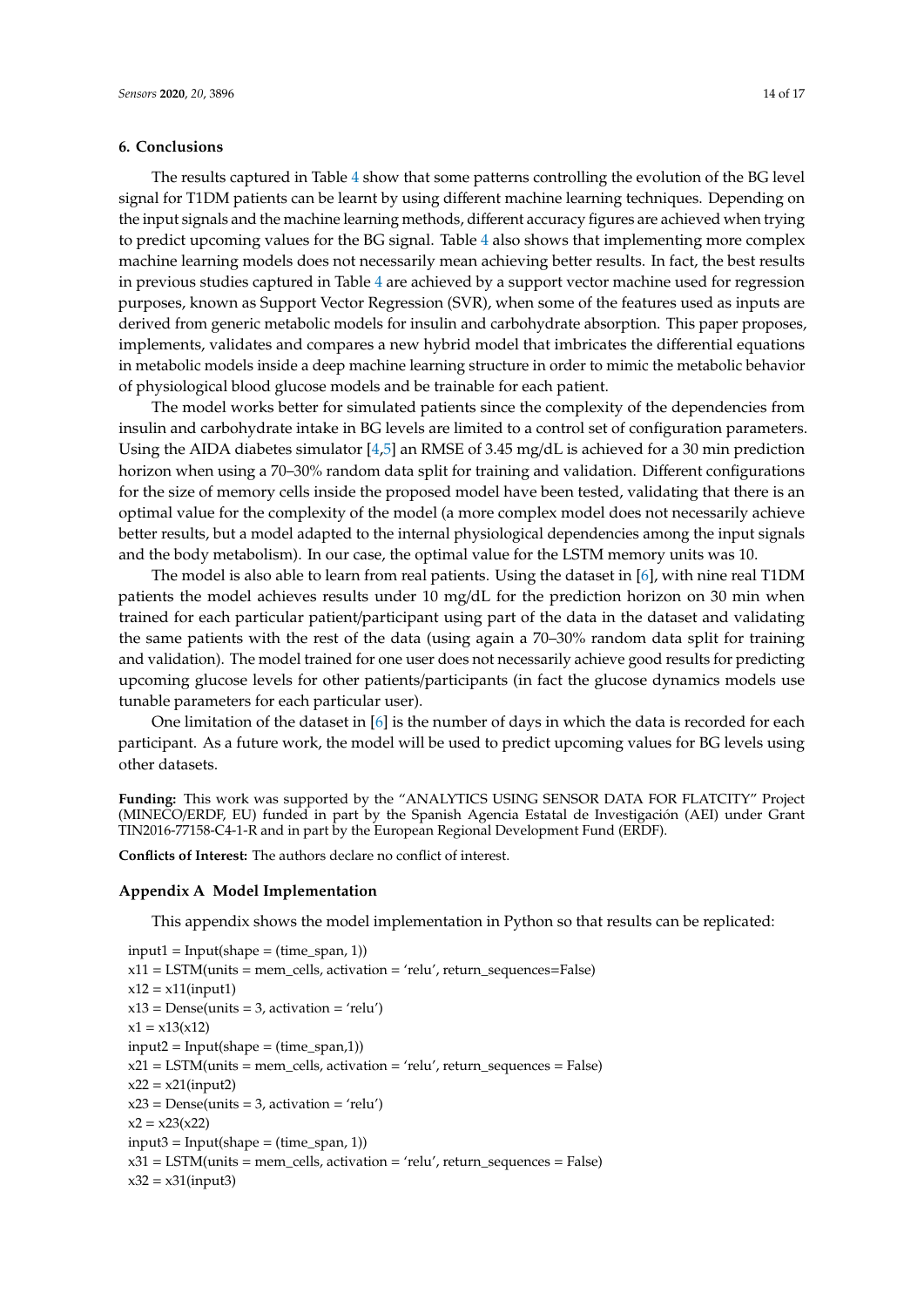```
x33 = Dense(units = 3, activation = 'relu')x3 = x33(x32)input4 = Input(shape = (time_span,1))x41 = LSTM(units = mem_cells, activation = 'relu', return_sequences = False)
x42 = x41(input4)
x43 = Dense(units = 3, activation = 'relu')x4 = x43(x42)added = Concatenate(axis = -1)([x2, x3, x4])out1 = Dense(1)(added)added2 = Concatenate(axis = -1)([x1, added])out2 = Dense(1)(added2)
model = Model(inputs = [input1, input2, input3, input4], outputs = [out1, out2])model.compile(loss = 'mean_squared_error', optimizer = keras.optimizers.Adam(0.001))
history = model.fit([xTrain[:,:,4:5], xTrain[:,:,1:2], xTrain[:,:,2:3], xTrain[:,:,3:4]], [yTrain, yTrain],
    epochs = 100,
    batch_size = bs,
    validation_split = 0.3,
    verbose = 1,
    shuffle = False)
```
# **References**

- <span id="page-14-0"></span>1. Hood, K.K.; DiMeglio, L.A.; Riddle, M.C. Putting continuous glucose monitoring to work for people with type 1 diabetes. *Diabetes Care.* **2020**, *43*, 19–21. [\[CrossRef\]](http://dx.doi.org/10.2337/dci19-0054) [\[PubMed\]](http://www.ncbi.nlm.nih.gov/pubmed/31862822)
- <span id="page-14-1"></span>2. Faiz-Ul-Hassan, M.A.; Khaqan, A.; Shuja, S.; Tiwana, M.I.; Qadeer-ul-Hassan, S.M.; Riaz, R.A. Closed loop blood glucose control in diabetics. *Biomed. Res.* **2017**, *16*, 7230–7236.
- <span id="page-14-2"></span>3. Amar, Y.; Shilo, S.; Oron, T.; Amar, E.; Phillip, M.; Segal, E. Clinically accurate prediction of glucose levels in patients with type 1 diabetes. *Diabetes Technol. Ther.* **2020**. [\[CrossRef\]](http://dx.doi.org/10.1089/dia.2019.0435) [\[PubMed\]](http://www.ncbi.nlm.nih.gov/pubmed/31928415)
- <span id="page-14-3"></span>4. Lehmann Eldon, D. Research use of the AIDA <www.2aida.org> diabetes software simulation program: A review—Part 1. Decision support testing and neural network training. *Diabetes Technol. Ther.* **2003**, *5*, 425–438. [\[CrossRef\]](http://dx.doi.org/10.1089/152091503765691938)
- <span id="page-14-4"></span>5. Lehmann Eldon, D. Research use of the AIDA <www.2aida.org> diabetes software simulation program: A review—Part 2. Generating simulated blood glucose data for prototype validation. *Diabetes Technol. Ther.* **2003**, *5*, 641–651. [\[CrossRef\]](http://dx.doi.org/10.1089/152091503322250668)
- <span id="page-14-5"></span>6. Dubosson, F.; Ranvier, J.E.; Bromuri, S.; Calbimonte, J.P.; Ruiz, J.; Schumacher, M. The open D1NAMO dataset: A multi-modal dataset for research on non-invasive type 1 diabetes management. *Inform. Med. Unlocked.* **2018**, *13*, 92–100. [\[CrossRef\]](http://dx.doi.org/10.1016/j.imu.2018.09.003)
- <span id="page-14-6"></span>7. Kavakiotis, I.; Tsave, O.; Salifoglou, A.; Maglaveras, N.; Vlahavas, I.; Chouvarda, I. Machine learning and data mining methods in diabetes research. *Comput. Struct. Biotechnol. J.* **2017**, *15*, 104–116. [\[CrossRef\]](http://dx.doi.org/10.1016/j.csbj.2016.12.005)
- <span id="page-14-7"></span>8. Zou, Q.; Qu, K.; Ju, Y.; Tang, H.; Luo, Y.; Yin, D. Predicting diabetes mellitus with machine learning techniques. *Front. Genet.* **2018**, *9*, 515. [\[CrossRef\]](http://dx.doi.org/10.3389/fgene.2018.00515)
- <span id="page-14-8"></span>9. Ashiquzzaman, A.; Tushar, A.K.; Islam, M.R.; Shon, D.; Im, K.; Park Lim, D.S.; Kim, J. Reduction of overfitting in diabetes prediction using deep learning neural network. In *IT Convergence and Security 2017*; Springer: Singapore, 2018; pp. 35–43.
- <span id="page-14-9"></span>10. Dankwa-Mullan, I.; Rivo, M.; Sepulveda, M.; Park, Y.; Snowdon, J.; Rhee, K. Transforming diabetes care through artificial intelligence: The future is here. *Popul. Health Manag.* **2019**, *22*, 229–242. [\[CrossRef\]](http://dx.doi.org/10.1089/pop.2018.0129)
- <span id="page-14-10"></span>11. San, P.P.; Ling, S.H.; Nguyen, H.T. Deep learning framework for detection of hypoglycemic episodes in children with type 1 diabetes. In Proceedings of the 38th Annual International Conference of the IEEE Engineering in Medicine and Biology Society (EMBC), Lake Buena Vista (Orlando), FL, USA, 16–20 August 2016; pp. 3503–3506.
- <span id="page-14-11"></span>12. Bertachi, A.; Viñals, C.; Biagi, L.; Contreras, I.; Vehí, J.; Conget, I.; Giménez, M. Prediction of Nocturnal Hypoglycemia in Adults with Type 1 Diabetes under Multiple Daily Injections Using Continuous Glucose Monitoring and Physical Activity Monitor. *Sensors* **2020**, *20*, 1705. [\[CrossRef\]](http://dx.doi.org/10.3390/s20061705)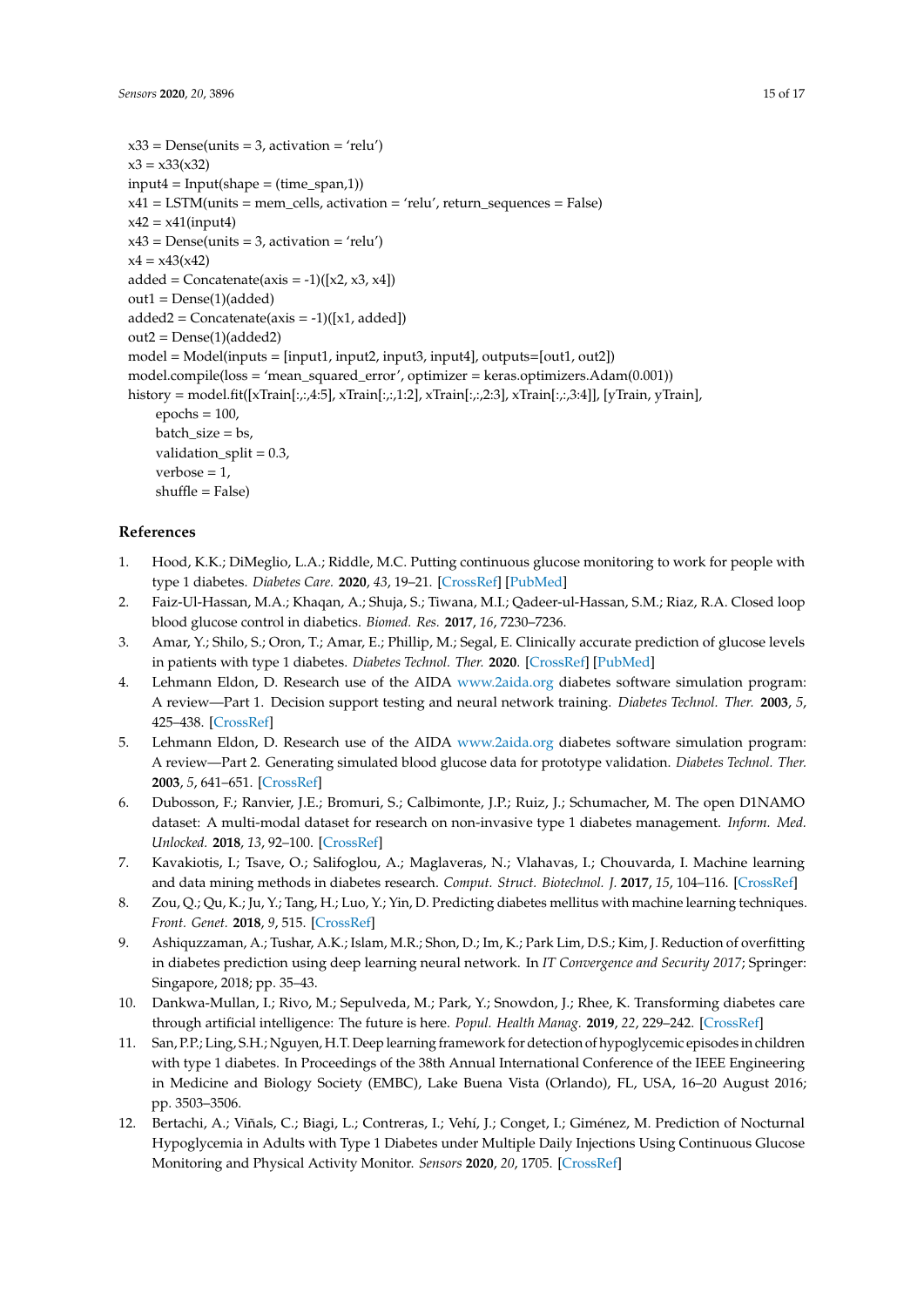- <span id="page-15-0"></span>13. Pappada, S.M.; Cameron, B.D.; Rosman, P.M. Development of a neural network for prediction of glucose concentration in type 1 diabetes patients. *J. Diabetes Sci. Technol.* **2008**, *2*, 792–801. [\[CrossRef\]](http://dx.doi.org/10.1177/193229680800200507) [\[PubMed\]](http://www.ncbi.nlm.nih.gov/pubmed/19885262)
- <span id="page-15-1"></span>14. Plis, K.; Bunescu, R.; Marling, C.; Shubrook, J.; Schwartz, F. A machine learning approach to predicting blood glucose levels for diabetes management. In Proceedings of the Workshops at the Twenty-Eighth AAAI Conference on Artificial Intelligence, Québec City, QC, Canada, 27–28 July 2014.
- <span id="page-15-2"></span>15. Hamdi, T.; Ali, J.B.; Di Costanzo, V.; Fnaiech, F.; Moreau, E.; Ginoux, J.M. Accurate prediction of continuous blood glucose based on support vector regression and differential evolution algorithm. *Biocybern. Biomed. Eng.* **2018**, *38*, 362–372. [\[CrossRef\]](http://dx.doi.org/10.1016/j.bbe.2018.02.005)
- <span id="page-15-3"></span>16. Ali, J.B.; Hamdi, T.; Fnaiech, N.; Di Costanzo, V.; Fnaiech, F.; Ginoux, J.M. Continuous blood glucose level prediction of Type 1 Diabetes based on Artificial Neural Network. *Biocybern. Biomed. Eng.* **2018**, *38*, 828–840.
- <span id="page-15-4"></span>17. Naumova, V.; Pereverzyev, S.V.; Sivananthan, S. A meta-learning approach to the regularized learning—Case study: Blood glucose prediction. *Neural Netw.* **2012**, *33*, 181–193. [\[CrossRef\]](http://dx.doi.org/10.1016/j.neunet.2012.05.004) [\[PubMed\]](http://www.ncbi.nlm.nih.gov/pubmed/22706092)
- <span id="page-15-5"></span>18. Fox, I.; Ang, L.; Jaiswal, M.; Pop-Busui, R.; Wiens, J. Deep multi-output forecasting: Learning to accurately predict blood glucose trajectories. In Proceedings of the 24th ACM SIGKDD International Conference on Knowledge Discovery & Data Mining ACM, London, UK, 19–23 August 2018; pp. 1387–1395.
- <span id="page-15-6"></span>19. Mhaskar, H.N.; Pereverzyev, S.V.; van der Walt, M.D. A deep learning approach to diabetic blood glucose prediction. *Front. Applied Math. Stat.* **2017**, *3*, 14. [\[CrossRef\]](http://dx.doi.org/10.3389/fams.2017.00014)
- <span id="page-15-7"></span>20. Martinsson, J.; Schliep, A.; Eliasson, B.; Meijner, C.; Persson, S.; Mogren, O. Automatic blood glucose prediction with confidence using recurrent neural networks. In Proceedings of the 3rd International Workshop on Knowledge Discovery in Healthcare Data, KDH@ IJCAI-ECAI 2018, Stockholm, Sweden, 13 July 2018; pp. 64–68.
- <span id="page-15-8"></span>21. Marling, C.; Bunescu, R.C. The OhioT1DM Dataset for Blood Glucose Level Prediction. In Proceedings of the 3rd International Workshop on Knowledge Discovery in Healthcare Data, KDH@ IJCAI-ECAI 2018, Stockholm, Sweden, 13 July 2018; pp. 60–63.
- <span id="page-15-9"></span>22. Sun, Q.; Jankovic, M.V.; Bally, L.; Mougiakakou, S.G. Predicting Blood Glucose with an LSTM and Bi-LSTM Based Deep Neural Network. In Proceedings of the 14th Symposium on Neural Networks and Applications (NEUREL) IEEE, Belgrade, Serbia, 20–21 November 2018; pp. 1–5.
- <span id="page-15-10"></span>23. El Idriss, T.; Idri, A.; Abnane, I.; Bakkoury, Z. Predicting Blood Glucose using an LSTM Neural Network. In Proceedings of the 2019 Federated Conference on Computer Science and Information Systems (FedCSIS) IEEE, Leipzig, Germany, 1–4 September 2019; pp. 35–41.
- <span id="page-15-11"></span>24. Li, N.; Tuo, J.; Wang, Y.; Wang, M. Prediction of blood glucose concentration for type 1 diabetes based on echo state networks embedded with incremental learning. *Neurocomputing* **2020**, *378*, 248–259. [\[CrossRef\]](http://dx.doi.org/10.1016/j.neucom.2019.10.003)
- <span id="page-15-12"></span>25. Martinsson, J.; Schliep, A.; Eliasson, B.; Mogren, O. Blood glucose prediction with variance estimation using recurrent neural networks. *J. Healthc. Inf. Res.* **2020**, *4*, 1–18. [\[CrossRef\]](http://dx.doi.org/10.1007/s41666-019-00059-y)
- <span id="page-15-13"></span>26. Woldaregay, A.Z.; Årsand, E.; Walderhaug, S.; Albers, D.; Mamykina, L.; Botsis, T.; Hartvigsen, G. Data-driven modeling and prediction of blood glucose dynamics: Machine learning applications in type 1 diabetes. *Artif. Intell. Med.* **2019**, *98*, 109–134. [\[CrossRef\]](http://dx.doi.org/10.1016/j.artmed.2019.07.007)
- <span id="page-15-14"></span>27. Hayeri, A. Predicting Future Glucose Fluctuations Using Machine Learning and Wearable Sensor Data. *Diabetes* **2018**, *67* (Suppl. 1). [\[CrossRef\]](http://dx.doi.org/10.2337/db18-738-P)
- <span id="page-15-15"></span>28. Zhu, T.; Li, K.; Herrero, P.; Chen, J.; Georgiou, P. A Deep Learning Algorithm for Personalized Blood Glucose Prediction. In Proceedings of the 3rd International Workshop on Knowledge Discovery in Healthcare Data, KDH@ IJCAI-ECAI 2018, Stockholm, Sweden, 13 July 2018; pp. 64–78.
- <span id="page-15-16"></span>29. Mosquera-Lopez, C.; Dodier, R.; Tyler, N.; Resalat, N.; Jacobs, P. Leveraging a Big Dataset to Develop a Recurrent Neural Network to Predict Adverse Glycemic Events in Type 1 Diabetes. *IEEE J. Biomed. Health Inform.* **2019**. [\[CrossRef\]](http://dx.doi.org/10.1109/JBHI.2019.2911701)
- <span id="page-15-17"></span>30. Li, K.; Daniels, J.; Liu, C.; Herrero-Vinas, P.; Georgiou, P. Convolutional recurrent neural networks for glucose prediction. *IEEE J. Biomed. Health Inform.* **2019**, *24*, 603–613. [\[CrossRef\]](http://dx.doi.org/10.1109/JBHI.2019.2908488)
- <span id="page-15-18"></span>31. Hobbs, N.; Hajizadeh, I.; Rashid, M.; Turksoy, K.; Breton, M.; Cinar, A. Improving glucose prediction accuracy in physically active adolescents with type 1 diabetes. *J. Diabetes Sci. Technol.* **2019**, *13*, 718–727. [\[CrossRef\]](http://dx.doi.org/10.1177/1932296818820550) [\[PubMed\]](http://www.ncbi.nlm.nih.gov/pubmed/30654648)
- <span id="page-15-19"></span>32. Mirshekarian, S.; Bunescu, R.; Marling, C.; Schwartz, F. Using LSTMs to learn physiological models of blood glucose behavior. In Proceedings of the 39th Annual International Conference of the IEEE Engineering in Medicine and Biology Society (EMBC), Seogwipo, South Korea, 11–15 July 2017; pp. 2887–2891.